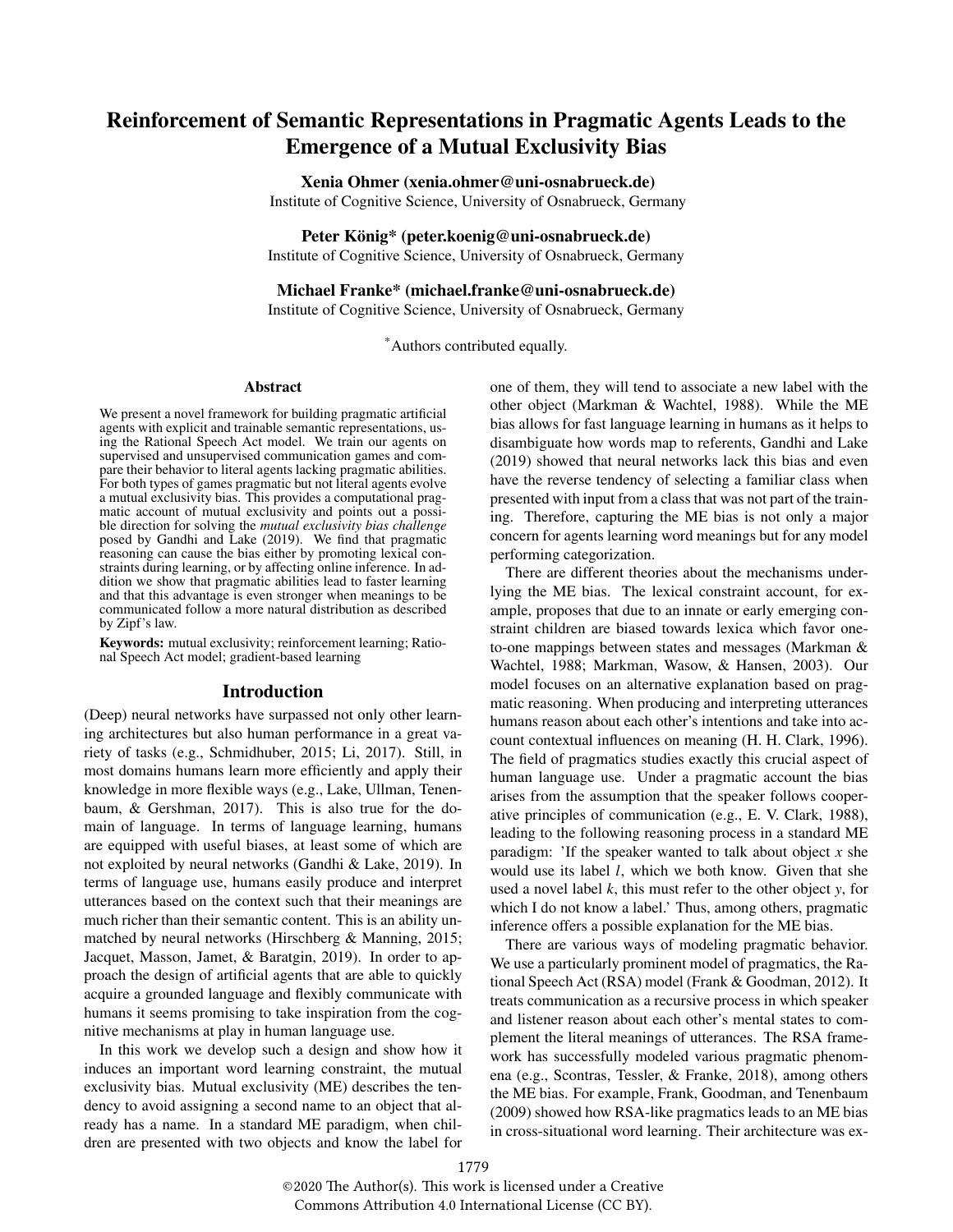tended to evaluate the pragmatic account and the lexical constraint account as two competing explanations of the bias, with the result that either mechanism is sufficient (M. Lewis & Frank, 2013). Smith, Goodman, and Frank (2013) applied the RSA model to iterated pragmatic inference games in a language learning setting, for which they demonstrate an ME bias, as well as a language emergence setting. In the aforementioned models, which we will group together as *probabilistic pragmatic word learning models*, the agents infer the most likely lexicon via Bayesian inference, given a history of observed state-message pairs. This line of work demonstrates the successful formalization of the ME bias in word learning with RSA-like models.

We present a new model of learning in pragmatic agents and show how the ME bias arises naturally within this framework. The model is a straightforward adaptation of the RSA model to gradient-based learning settings. We train pragmatic agents' mental lexica with reinforcement learning in a single agent word learning setting and in a two agent language emergence setting, using an explicit representation of the lexicon in the form of a matrix. Due to pragmatic reasoning about alternatives, agents utilize the entire lexicon when producing and interpreting an utterance, which leads to gradient-based updates of all state-message mappings for a single input example. These lateral effects can be inhibitory as well as facilitating, in sum leading to the emergence of an ME bias.

This setup allows us to make several contributions. 1) While the probabilistic pragmatic word learning models estimate the entire lexicon based on a history of collected evidence, using gradient-based learning as in our model makes it unnecessary to track past observations. The successive updates of particular associations based on individual samples are arguably more natural and can more easily be used in AI applications. 2) We show that the ME bias can arise from either, a *lexical* ME bias caused by pragmatic inference during training, or pragmatic inference at test time. The former suggests that a pragmatic approach can in principle accommodate the lexical constraint account. 3) We demonstrate that the ME bias leads to faster learning with an even stronger effect when the probability over meanings to be communicated is more naturally distributed. 4) We extend these analyses to a language emergence setting.

#### Model

Agents and training were implemented with Tensorflow 2.0 (Abadi et al., 2015). The project is entirely open-source and accessible via GitHub. $<sup>1</sup>$ </sup>

## Pragmatic Agents

The agents in our model feature two main components: 1) explicit lexical representations and 2) rules of pragmatic behavior telling them how to use these representations to produce and interpret messages. The lexicon is a matrix providing a mapping between states and messages. If there are *N* states and messages, the lexicon  $B_A$  of agent *A* is an  $N \times N$  matrix. Each matrix entry  $B(s_i, m_j) \in \mathbb{R}^+$  is an unnormalized value of how appropriate (in a semantic sense) message *j* is for state *i*. The matrix entries are the only trainable parameters of the model. For modeling the pragmatic rules the vanilla RSA model is used. In the RSA model conditional probabilities describe how speakers produce and listeners interpret utterances, recursively taking into account each other's reasoning process. It can be formalized as

$$
LL(s \mid m) \propto [m][s] \times P(s), \tag{1a}
$$

$$
PS(m \mid s) \propto \exp\left(\alpha \times [\log LL(s \mid m) - C(m)]\right), \tag{2a}
$$

$$
PL(s \mid m) \propto PS(m \mid s) \times P(s). \tag{3a}
$$

At the basis of the recursive reasoning process is a literal listener (1a) who maps a message onto any state for which it is true, at the same time considering the prior probability of that state. In Equation (1a),  $\llbracket m \rrbracket(s)$  is the denotation function returning the truth value of message *m* for state *s*. A pragmatic speaker (2a) chooses its messages such that the probability of being understood correctly by a literal listener is maximized while production cost,  $C(m)$ , stays low. The parameter  $\alpha \in \mathbb{R}^+$  regulates the speaker's optimality. The pragmatic listener (3a) in turn interprets a message as if coming from a pragmatic speaker, also taking into account the prior probability of states.

We adapt the vanilla model to our purpose in several ways. The standard RSA model assumes that all agents have access to the same lexicon which is a truth table of messages across states. In our case every agent learns the (real-valued) entries of its own lexicon which it also uses for reasoning about other agents. We assume a flat prior over states, zero costs for every utterance, and set  $\alpha = 5$ . This leads to the following formalization:

$$
LL(s \mid m, B_{LL}) \propto B_{LL}(s, m), \tag{1b}
$$

$$
PS(m \mid s, B_{PS}) \propto LL(s \mid m, B_{PS})^5, \tag{2b}
$$

$$
PL(s \mid m, B_{PL}) \propto PS(m \mid s, B_{PL}).
$$
 (3b)

In addition, we include a literal speaker defined analogously to the literal listener in (1b). Generic versions of listener and speaker with either reasoning ability are denoted by *L* and *S*.

# Communication Game

We investigate the performance of pragmatic and literal agents in a signaling game. Specifically, we have chosen the Lewis game (D. Lewis, 1969) which is used to study the emergence of meaningful language from initially random messages. There are *N* states and *N* messages and two agents, a speaker and a listener. One round of the game proceeds as follows. The world state (target) is sampled from a state prior —which we assume to be uniform unless otherwise mentioned— and observed by the speaker, who then selects a message to convey this world state to the listener. The listener

<sup>1</sup>[https://github.com/XeniaOhmer/pragmatic](https://github.com/XeniaOhmer/pragmatic_agents_me_bias) agents me [bias](https://github.com/XeniaOhmer/pragmatic_agents_me_bias)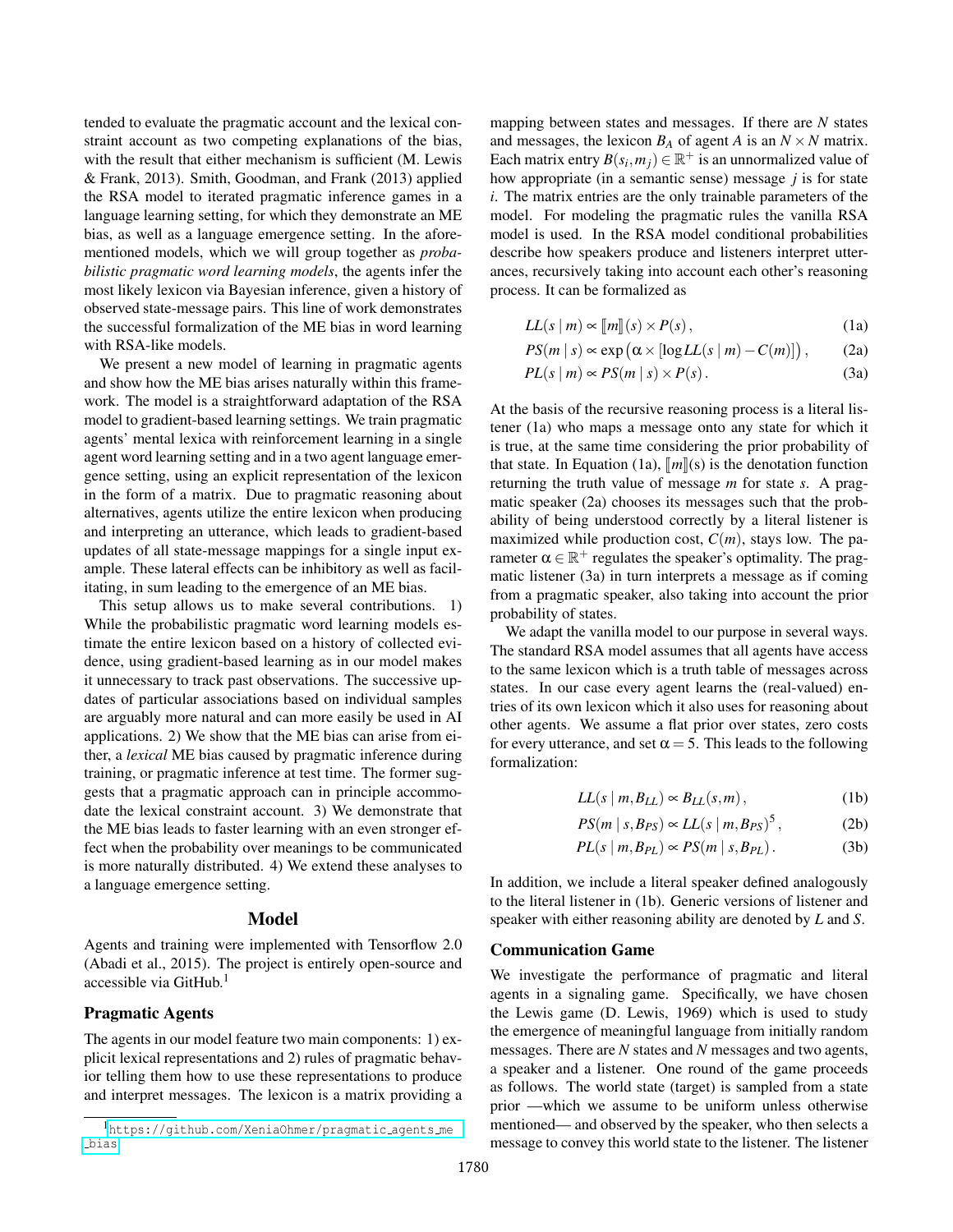

Figure 1: Example of one training step for a literal and a pragmatic listener. The agents receive an input message for which a policy is calculated dependent on their literal or pragmatic interpretation. In contrast to the policy of the literal listener the policy of the pragmatic listener depends on the entire lexicon, which is also why they are different despite identical input and lexicon. This difference also leads to different reinforcement effects (thick red arrows).

in turn selects a world state based on this message. If selection and target are the same both players receive a positive reward, otherwise they receive zero reward.

We look at two different versions of the game, a *single agent setting* and a *two agent setting*. The single agent setting is essentially a supervised learning setting. There is a predetermined state-message mapping which is known to the speaker. The listener is trained to map the speaker's message to the correct state. The two agent setting corresponds to the classical Lewis game where the state-message mapping is not predetermined but emerges during game play. The two settings allow us to verify the benefits of pragmatic reasoning in different language learning contexts, one where an existing language is learned and one where a new one is created.

#### Reinforcement Learning

Based on lexicon and reasoning abilities, the speaker maps an input state to a probability distribution over messages,  $S(m \mid s, B_S)$ , and the listener maps an input message onto a probability distribution over states,  $L(s | m, B_L)$ . These distributions define the agents' policies. The agents minimize a loss function defined as the negative expected reward (R):

$$
\mathcal{L}(B_S,B_L)=-\mathbb{E}[R].
$$

The matrix entries are updated with REINFORCE (Williams, 1992), which belongs to the family of policy gradient algorithms. Figure 1 illustrates a training step for a literal (left) and a pragmatic (right) listener. Here, both agents receive the same input message and have the same lexicon. Given an input message, the literal listener only takes into account the semantic meaning and thus normalizes across the corresponding column to obtain a selection policy. Accordingly, if there is a positive feedback from the environment, the entries in that column are updated. The pragmatic listener, in contrast, calculates for each state which message the pragmatic speaker would have used to refer to that state, to determine its selection policy given the actual message. Due to this consideration of alternatives all lexicon entries are updated upon positive feedback. The thick red arrows show how updates based on the pragmatic policy calculation automatically reinforce a bijective mapping between the correctly identified state-message pair and at the same time strengthen all associations between the other states and messages. By this mechanism associations between unseen states and messages are reinforced, leading to the ME bias.

#### Experiment 1: Mutual Exclusivity Bias

In the first experiment we ran different simulations to establish whether literal or pragmatic agents evolve an ME bias, how this bias develops over the course of training, and whether the bias is due to pragmatic inference at training time (by changing the lexicon) or test time.

#### Methods

We looked at  $N \in \{3, 10\}$  states and messages. Importantly,  $K \in \{1,2\}$  messages (single agent setting) or states (two agent setting) were withheld from training and reserved for testing the agents' behavior on novel inputs. For each of the four combinations the agents were trained on the remaining  $N - K$  inputs. The lexica were initialized randomly with  $b_{i,j} \sim \mathcal{N}(0.5, 0.01)$  and updated using the Adam optimizer (Kingma & Ba, 2015). In every epoch the agents saw the same 1000 random instances of the  $N - K$  training inputs. The last or the last two states or messages (by index) were withheld from training. For every game and hyperparameter setup we trained 100 listeners or speaker-listenercombinations.

The emergence of an ME bias was evaluated by calculating the listener's average probability of selecting any novel state —that was not part of the training— when presenting the *K* test examples to the system. We formalize this idea in terms of an *ME index*:

$$
I_{ME} = \frac{p(\text{new state selected} \mid \text{new input}) - p(\text{new input})}{p(\text{old input})}
$$

.

If the probability of selecting a novel state given a novel input is at chance level the ME index is equal to zero and if the entire conditional probability mass is on the new states it is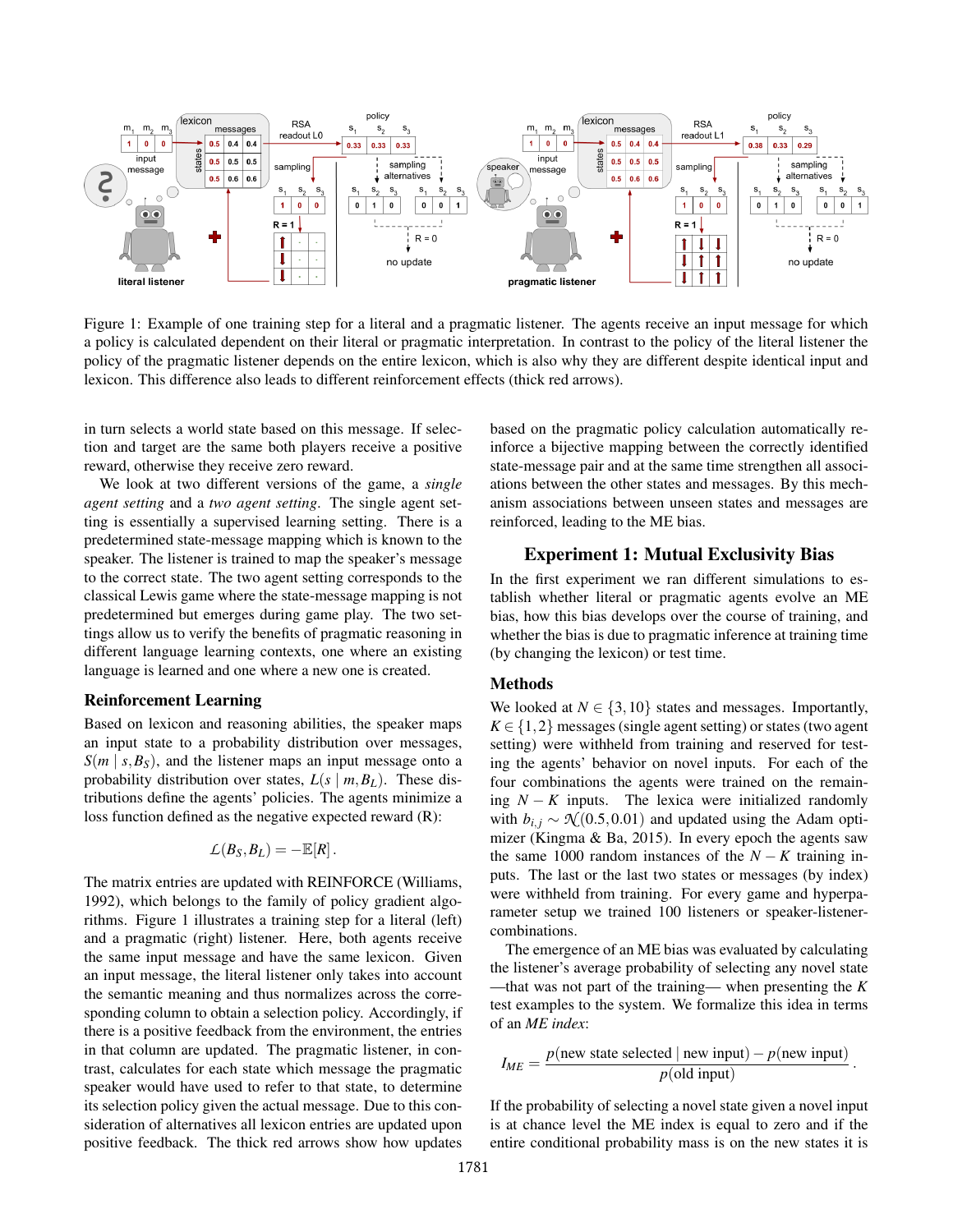equal to one. With  $M = N - K + 1$  the ME index for the single agent setting is

$$
I_{ME}(B_L) = \frac{\frac{1}{K}\sum_{i=M}^{N}\sum_{j=M}^{N}L(s_i \mid m_j, B_L) - \frac{K}{N}}{\frac{N-K}{N}},
$$

and for the two agent setting it is

$$
I_{ME}(B_L, B_S) = \frac{\frac{1}{K} \sum_{i=M}^{N} \sum_{j=M}^{N} \sum_{q=1}^{N} L(s_i \mid m_q, B_L) S(m_q \mid s_j, B_S) - \frac{K}{N}}{\frac{N-K}{N}}.
$$

Single Agent Setting In the single agent setting we compare literal and pragmatic listeners in a supervised learning setting. The correct state-message mappings are predetermined such that every state is associated with the message of the same index  $\{(s_1,m_1), (s_2,m_2), \ldots, (s_N,m_N)\}$ . For  $N = 3$ we trained for 50 and for  $N = 10$  for 100 epochs.

Two Agent Setting In the two agent setting we compare a literal speaker and listener with a pragmatic speaker and listener playing a full Lewis game together. Here, the statemessage mapping is not predetermined but emerges during game play. During training the agents continuously adapt to each other's behavior which makes longer training necessary. For  $N = 3$  we trained for 100 and for  $N = 10$  for 1000 epochs.

Ablation Test We run an ablation test to disentangle the effects of pragmatic reasoning at training and test time on the ME bias. For the single agent setting we take the lexica acquired by the literal listeners and evaluate pragmatic listeners with these lexica, and vice versa. In analogy, in the two agent setting the pragmatic reasoning ability of both agents is switched.

## Results

Single Agent Lewis Game In the single agent setting all agents converged to maximum performance. Figure 2 shows the average lexica of the agents as well as their average probability of selecting the different states when presented with the test data. First, we will analyze the literal listener (left). Looking at the average lexicon we see that the probability of matching a learned message to the correct state is close to one (diagonal) whereas all possible errors (off-diagonal) have values close to zero. When presented with a test message the selection probability is equally high for all states with almost no variance between individual agents. The flat probability distribution of states for new messages demonstrates the absence of an ME bias in this simple system. Let us now turn to the pragmatic listener (right). Also here the learned oneto-one mapping is clearly visible in the average lexicon. In contrast to the literal listeners, the pragmatic listeners have a high probability of selecting a new state when presented with a new input message. If two messages are excluded from training, the two states are selected with equal probability irrespective of the test message. This can be concluded from the equal means and small standard deviations. Table 1 (top) summarizes the results for the single agent setting in terms of ME indices. The literal listener's ME index is equal to zero in all cases which means that selection of new states is at chance level and there is no ME bias. The pragmatic listener's ME index is equal to one in all cases which means that the entire conditional selection probability mass is on the new states and the ME bias is maximal.

Table 1: ME indices  $(\mu(\pm \sigma))$  for Experiment 1.

|                              | $N \times K$  | <b>Literal</b>    | Pragmatic        |
|------------------------------|---------------|-------------------|------------------|
| ទី<br>ā                      | $3 \times 1$  | $0.00(\pm 0.01)$  | $1.00(\pm 0.00)$ |
|                              | $3 \times 2$  | $0.00(\pm 0.01)$  | $1.00(\pm 0.00)$ |
|                              | $10 \times 1$ | $0.00(\pm 0.00)$  | $1.00(\pm 0.01)$ |
|                              | $10 \times 2$ | $0.00(\pm 0.00)$  | $1.00(\pm 0.00)$ |
| Ē<br>ăg<br>$\mathbf{\Omega}$ | $3 \times 1$  | $-0.5(\pm 0.00)$  | $0.99(\pm 0.00)$ |
|                              | $3 \times 2$  | $-2.00(\pm 0.00)$ | $0.96(\pm 0.12)$ |
|                              | $10 \times 1$ | $-0.11(\pm 0.00)$ | $0.84(\pm 0.26)$ |
|                              | $10 \times 2$ | $-0.25(\pm 0.00)$ | $0.84(\pm 0.18)$ |

Two Agent Lewis Game In the two agent Lewis game, for  $N = 3$  all agents converged to optimal performance while for  $N = 10$ , 84% and 88% of the literal agents and 88% and 91% of the pragmatic agents converged to optimal performance, for  $K = 1$  and  $K = 2$  respectively. Given that state-message mappings are arbitrary we do not plot the average lexica but look directly at the ME indices at the bottom part of Table 1. When a literal speaker plays with a literal listener, the ME index becomes negative. So when the speaker is presented with a previously unseen state and generates a message the listener will select one of the novel states with less than chance probability. This means that an anti-ME bias emerges exactly as in standard neural networks. This is different for the pragmatic speaker-listener combination. When presented with the test states the probability of selecting a novel state is clearly higher than chance with ME indices between 0.84 and 0.99. In conclusion the pragmatic, but not the literal agents, develop an ME bias in the supervised as well as the unsupervised communication game.

ME Bias Development Over Time Investigating how the ME bias develops over time reveals whether it can be exploited early during training or emerges first when the training examples are already consolidated. Figure 3 shows the average reward and ME index over the course of training for both game settings and system sizes, always for the case where one example was excluded from training  $(K = 1)$ . In the single agent setting the literal agents have a constant ME bias of zero because the relevant lexicon entries are not updated during training. For the pragmatic agents the ME index starts to increase with training onset and converges to one at approximately the same time as the reward. In the two agent setting the ME index of the literal agents quickly converges to a negative value. The agents unlearn selecting states that are not in the training data as this never yields a reward. For the pragmatic agents the ME index starts increasing immediately with the rewards but does so more slowly than in the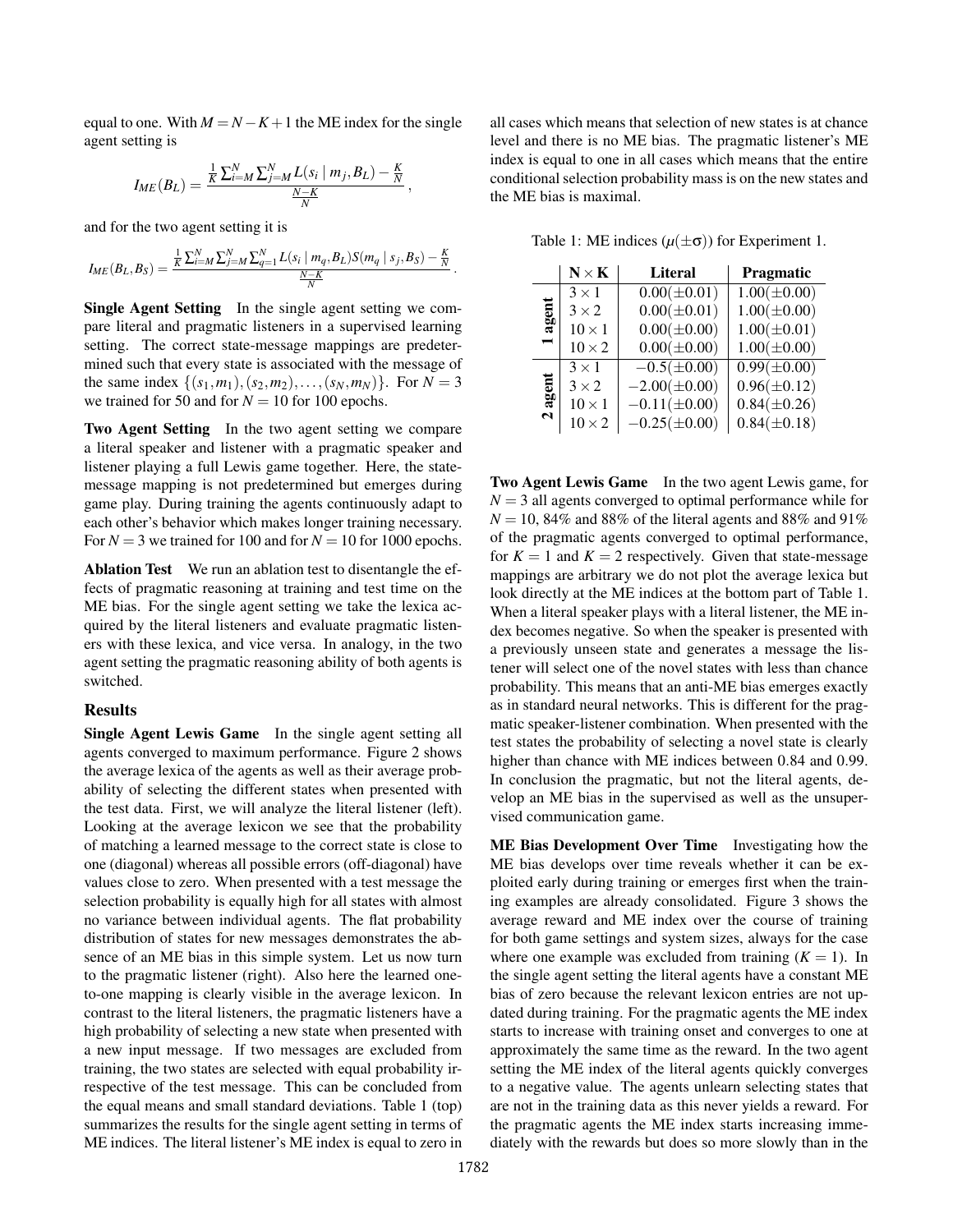

Figure 2: Average lexica and state selection probabilities given new input messages for literal (left) and pragmatic (right) listeners. *N* is the total number of states and messages, *K* the number of messages that were excluded from training. A) shows the results for  $N = 10$  and  $K = 1$ , the other combinations are shown in B). The average lexicon is standardized such that the maximum value is 1. The bar plots depict the average selection probabilities, with standard deviations, for new input messages. Novel states are marked by a gray background. For  $K = 2$  the probabilities are presented for both new input messages separately.

single agent setting. In summary, in both types of games pragmatic agents can exploit the ME bias from training onset and the bias grows stronger with an increasing certainty about the correct state-message mappings.



Figure 3: Average ME indices and rewards during training for literal and pragmatic agents. Shown are the simulations where one example was excluded from training in single and two agent setting (rows) with three or ten states (columns). While the rewards correspond to the performance on the training examples, the ME indices reflect the performance on the novel examples at test time.

Pragmatic Reasoning at Training Versus Test Time Here, we look at the results from the ablation test, where agents have pragmatic reasoning abilities only at training or test time. We report the mean ME indices of the four different training conditions as in Table 1 for a direct comparison. Starting with the single agent setting, the ME bias is very strong when using pragmatic inference at test time, regardless of the type of lexicon (mean ME indices between 0.99 and 1.00). Interestingly, with the lexicon of a pragmatic speaker, now also literal agents feature an ME bias (mean ME indices between 0.42 and 0.54). In short, in the single agent setting pragmatic reasoning at either training or test time leads to an ME bias. In the two agent setting the lexica of pragmatic speakers and listeners also allow their literal counterparts to display a small ME bias at test time (mean ME indices between 0.11 and 0.26). However, using the lexica of the literal agents never leads to an ME bias, regardless of the type of reasoning at test time. The literal listeners learn a lexicon where the rows of the missing states only have zero entries, which prevents the selection of novel states. Accordingly, in the two agent setting pragmatic reasoning during training always leads to an ME bias, whereas training literal agents makes an ME bias impossible.

Tracking the ME indices over the course of training (not shown here) further reveals that the ME bias always emerges at training onset, regardless of whether it is caused by lexical constraints or online inference. In general, using the bias strength to determine whether the effect of pragmatic reasoning at training or test time is more influential is not straightforward, as we found the quantitative results to depend on the optimality parameter α. We leave a detailed analysis of the role of  $\alpha$  to future work and conclude with the main finding: pragmatic inference can lead to an early emerging ME bias in single agent word learning both by its effect on the lexicon during learning and by its effect on the online reasoning process.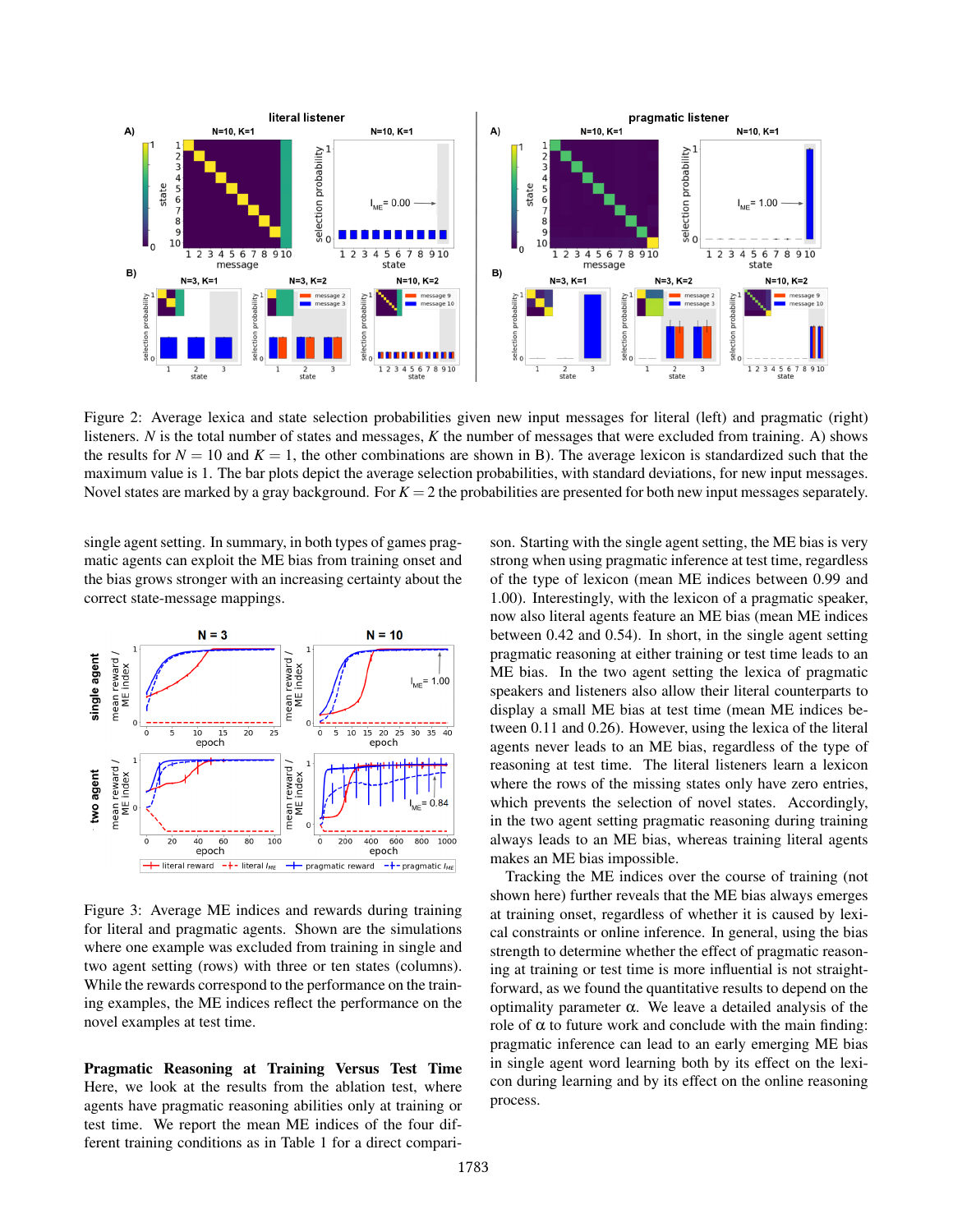# Experiment 2: Convergence Time Scales

The pragmatic agents, in contrast to the literal agents, update all model weights with each training example they encounter. Here, we investigated whether this mechanism, aside from leading to an ME bias, also results in faster learning.

# Methods

In a first step we compared the learning time scales of pragmatic and literal agents in the single and the two agent setting of a Lewis game. The update of additional state-message mappings by the pragmatic agents should be particularly effective for rare examples, where they can leverage the ME bias. Hence, in a second step we tested whether the pragmatic advantage is more pronounced if the frequency of input classes does not follow a uniform distribution but is rather inversely related to their frequency rank as suggested by Zipf's law, which corresponds to a more realistic setting (Zipf, 1949).

Uniform Input Distribution We trained 50 listeners (single agent setting) and 50 speaker-listener combinations (two agent setting) on  $N = 10$  states and messages. The data set size was again 1000 and the agents' lexica were initialized randomly with  $b_{i,j} \sim \mathcal{N}(0.1, 0.01)^2$ . The Adam optimizer can update weights based on previous training steps even though their gradient in the current training step is zero. To remove this confounding effect we trained the agents with vanilla stochastic gradient descent (SGD). In the single agent setting the agents were trained for 100 epochs and in the two agent setting for 300 epochs.

Zipfian Input Distribution Let *N* be the number of states and *i* the frequency rank of state *s<sup>i</sup>* , then the occurrence probability of  $s_i$  is given by  $P(s_i) \propto 1/i$ . The Zipfian input distribution for messages is analogous to the one for states. We ran the exact same simulations as for the uniform distribution except that training was extended to 500 epochs in the two agent setting.

#### **Results**

Figure 4 shows the rewards over time for the different game settings and input distributions. The pragmatic agents converge faster than the literal agents in all situations. The literal agents learn more slowly when the input data follows a Zipfian distribution than when it follows a uniform distribution while the pragmatic agents converge approximately equally fast independent of the input statistics. In short, the pragmatic agents learn faster than the literal agents and this advantage is stronger for data that follows a more natural distribution.

# **Discussion**

The main contribution of this work is the development of a framework in which explicit mental representations of se-



Figure 4: Average reward over time for literal and pragmatic agents trained in the single or two agent setting (rows) and with a uniform or Zipfian input distribution (columns). The shaded areas range from minimum to maximum reward.

mantic meaning evolve through reinforcement learning under pragmatic policies. Working with an explicit lexicon not only has the advantage that pragmatic agents can make very efficient updates but also makes the agents' behavior fully explainable as their knowledge is stored in a structured and accessible way. Yet, the matrix representation also imposes limitations: in some tasks it might be difficult to define states and messages to begin with. Moreover, for systems with a large number of states computational cost increases significantly. In contrast to other approaches applying RSA in gradientbased learning systems (e.g., Andreas & Klein, 2016; Monroe & Potts, 2015) we do not address the challenge of working with more flexible representations. Still, we think our framework is useful for language evolution and language-related AI research. For instance, future work could use the division of labor between semantics and pragmatics as an approach to transfer learning as the same representations can be learned and applied in different tasks.

Within our framework pragmatic agents develop an ME bias in word learning as well as language emergence. Importantly, this bias emerges at learning onset and can be exploited during the entire training process. At the same time pragmatic reasoning causes an acceleration of learning. We also establish that the positive effect on learning is stronger when word occurrence frequencies follow real-world statistics —a phenomenon that can be explained by mutual exclusivity. So far, we mainly evaluate the ME bias. In future work we would like to more closely investigate the role of ME in the actual learning process. So, while more functional details should be examined, a principled way of building artificial agents with an ME bias has been established.

Interestingly, both pragmatic reasoning during learning and during online inference can effect the ME bias. During learning the reasoning about alternatives causes lateral effects in the matrix updates, such that a *lexical* ME bias arises. Note, that such lateral effects used to be hard-coded in early models

<sup>&</sup>lt;sup>2</sup>In the second experiment we used smaller initialization values, which speeds up the training (as most values converge to zero). Additional tests showed that swapping initializations in the two experiments affects the training duration but none of the qualitative results.